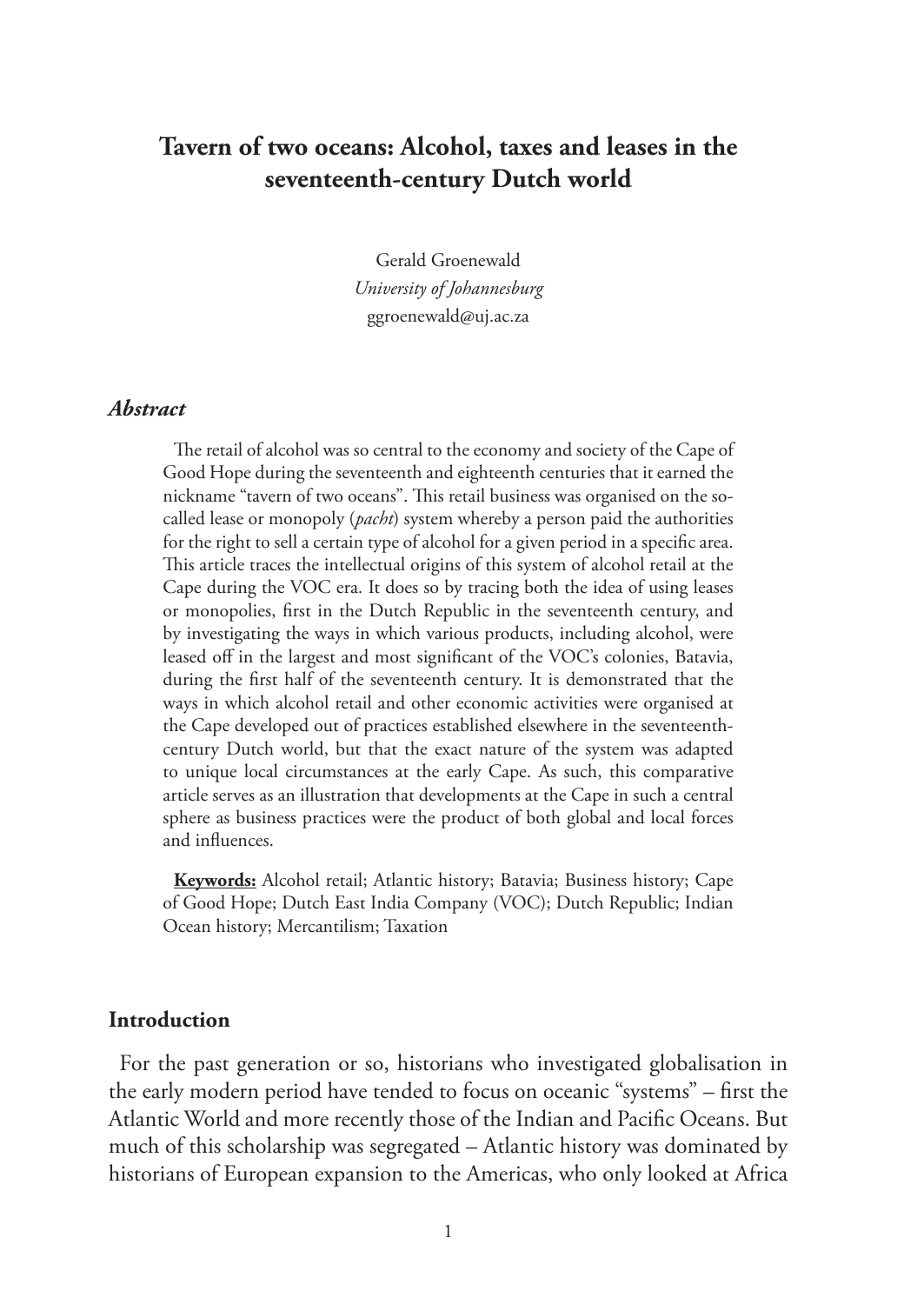in terms of how the slave trade fitted into larger-scale economic developments of this region. These scholars tended to ignore developments on the other side of Africa, in the Indian Ocean, as if the Atlantic was a bounded or closed-off space with no cross-oceanic connections. Lately the Atlantic paradigm has been challenged "as artificially limit[ing] the field of vision of its devotees".<sup>1</sup> Thus scholars like Alison Games and Peter Coclanis have demonstrated how the Atlantic World was connected with other parts of the globe during the early modern period.2 This interconnectivity becomes particularly clear when investigating two different phenomena: the place of southern Africa (including Madagascar) as an oceanic cross-road and the flows of commodities and other goods between different continents.

Although in economic terms the Cape of Good Hope was of fairly minor importance during the seventeenth and eighteenth centuries, its strategic position as the gateway between the Atlantic and Indian Ocean Worlds makes it an excellent candidate to study the interconnectivity of the oceanic worlds during this period. Recently, scholars such as Kerry Ward has shown how far from being an isolated outpost on the fringes of empire, the Cape formed an integral part of a "network of empire" created by the Dutch East India Company.3 Connected as it was through a web of shipping networks which bound the Indian Ocean empire of the VOC together via the movement of people and goods, the Cape also connected this one oceanic world to another – that of the Atlantic world, in particular to the Netherlands from where all VOC ships originated. In short, the VOC Cape acted as a pivot between two different oceanic worlds and networks, and played a crucial role in the rise of a more globalised world interconnected through commerce.<sup>4</sup> The purpose of this article is to demonstrate further how local developments at the Cape of Good Hope during the VOC era partook of larger global developments in the Dutch world (the Netherlands and its colonial world). More particularly, it aims to show how one important economic feature of the Cape originated from larger developments in the Dutch world but was metamorphosed by local circumstances into something unique. In this sense, what happened in

<sup>1</sup> PA Coclanis, "Beyond Atlantic history", JP Greene & PD Morgan (eds.), *Atlantic history: A critical appraisal* (Oxford, Oxford University Press, 2009), p. 338.

<sup>2</sup> A Games, "Beyond the Atlantic: English globetrotters and transoceanic connections", *The William and Mary Quarterly,* 63(4), 2006, pp. 675-692; PA Coclanis, "Beyond Atlantic history", JP Greene & PD Morgan (eds.), *Atlantic history…*, pp. 337-356.

<sup>3</sup> K Ward, *Network of empires: Forced migration in the Dutch East India Company* (Cambridge, Cambridge University Press, 2009), pp. 169-177.

<sup>4</sup> G Groenewald, "Southern Africa and the Atlantic world", D Coffman, A Leonard & W O'Reilly (eds.), *The Atlantic world* (London & New York, Routledge, 2015), pp. 109-110.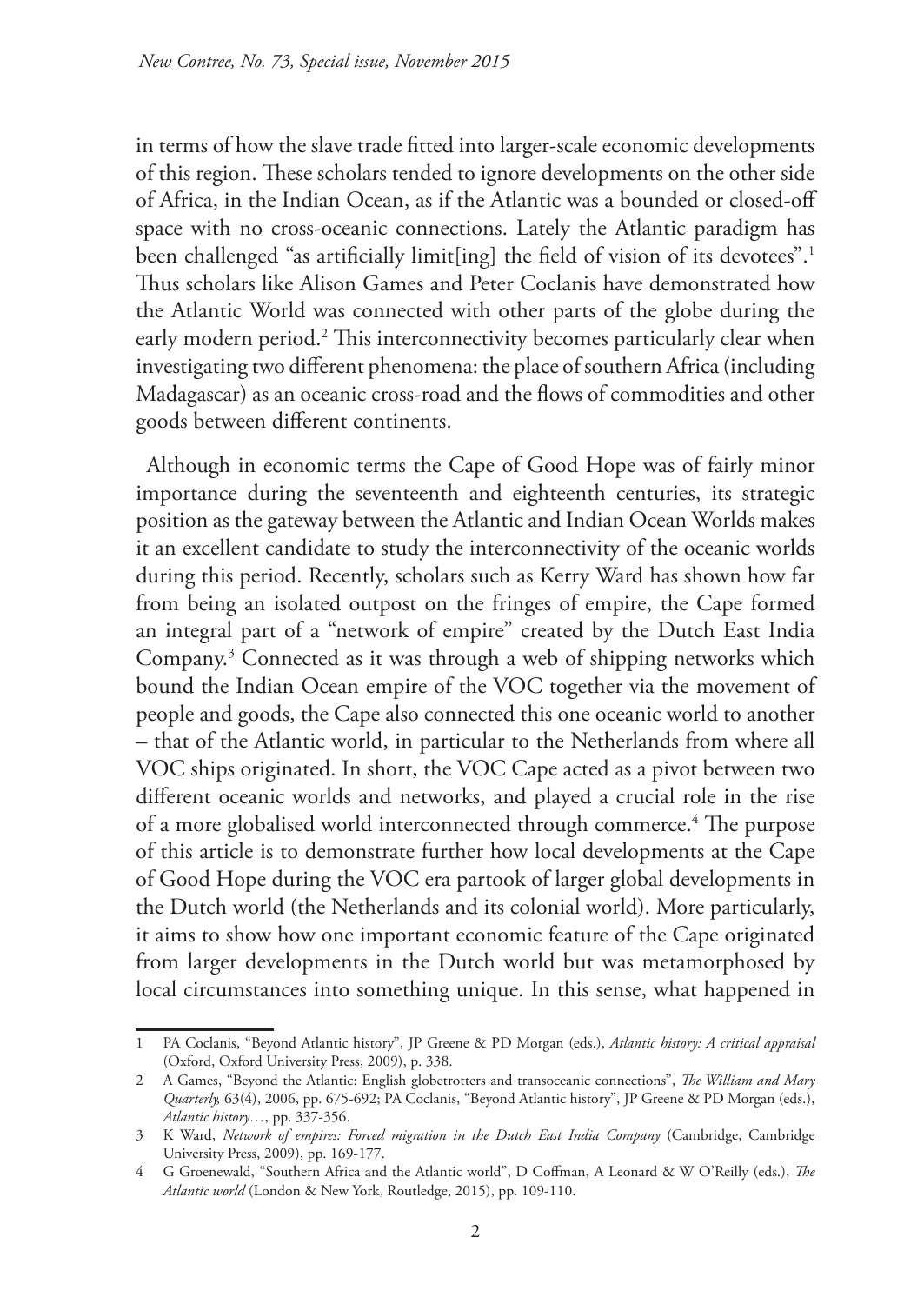the Atlantic and Indian Ocean worlds influenced local developments, but by no means were these mere importations – ideas and practices from elsewhere were always adapted to local circumstances. It is this ability of the VOC to adapt practices to local needs which helps to explain the success and longevity of the Dutch empire. The local and the global were always intertwined.

One of the unusual features of the Cape during the VOC era was that from 1680 to 1795 the rights to retail various types of alcohol were sold at a public auction to the highest bidders. In essence, the right to sell a specific type of alcohol at a specific place for a specific period of time was "leased out" (*verpachten*) – this became one of the major sources of direct revenue for the VOC authorities at the Cape. As Gerald Groenewald has shown, this system, while remarkably stable after 1680, did not arrive part and parcel with the Dutch in 1652, but had a troubled development during the first decades of European settlement, and it took almost a quarter of a century of various models being tried out before both the authorities and the free burghers at the Cape settled on the one which was to remain in place for more than a century.5 But what were the origins of these ideas and were they unique to the Cape? In short, where does the "idea" of leasing or monopolising the right to retail various products come from? How was alcohol taxed in other parts of the Dutch world? In short, how did developments in the global empire of the Netherlands influence the local practice at the Cape? This article aims to trace these developments in two parts of this empire: the Dutch Republic of the seventeenth century and the first (and most important) of the VOC's colonies in the Indian Ocean, namely Batavia in the years before the founding of the halfway station at the Cape in 1652.

## **Batavia**

The *pacht* system at the Cape was not unique – the general idea was familiar to both the Dutch administrators and free burghers of the young colony. Tradition and precedent played an important role in much of the development of the early Cape. It is not for nothing that when the Council of Policy first decided to institute excise tax on retailed alcohol in 1665, its members justified their step by claiming that the *coloniers in India* ("colonists in the Indies") had

<sup>5</sup> G Groenewald, "'More comfort, better prosperity, and greater advantage': Free burghers, alcohol retail and the VOC authorities at the Cape of Good Hope, 1652-1680", *Historia,* 57(1), 2012, pp. 1-21.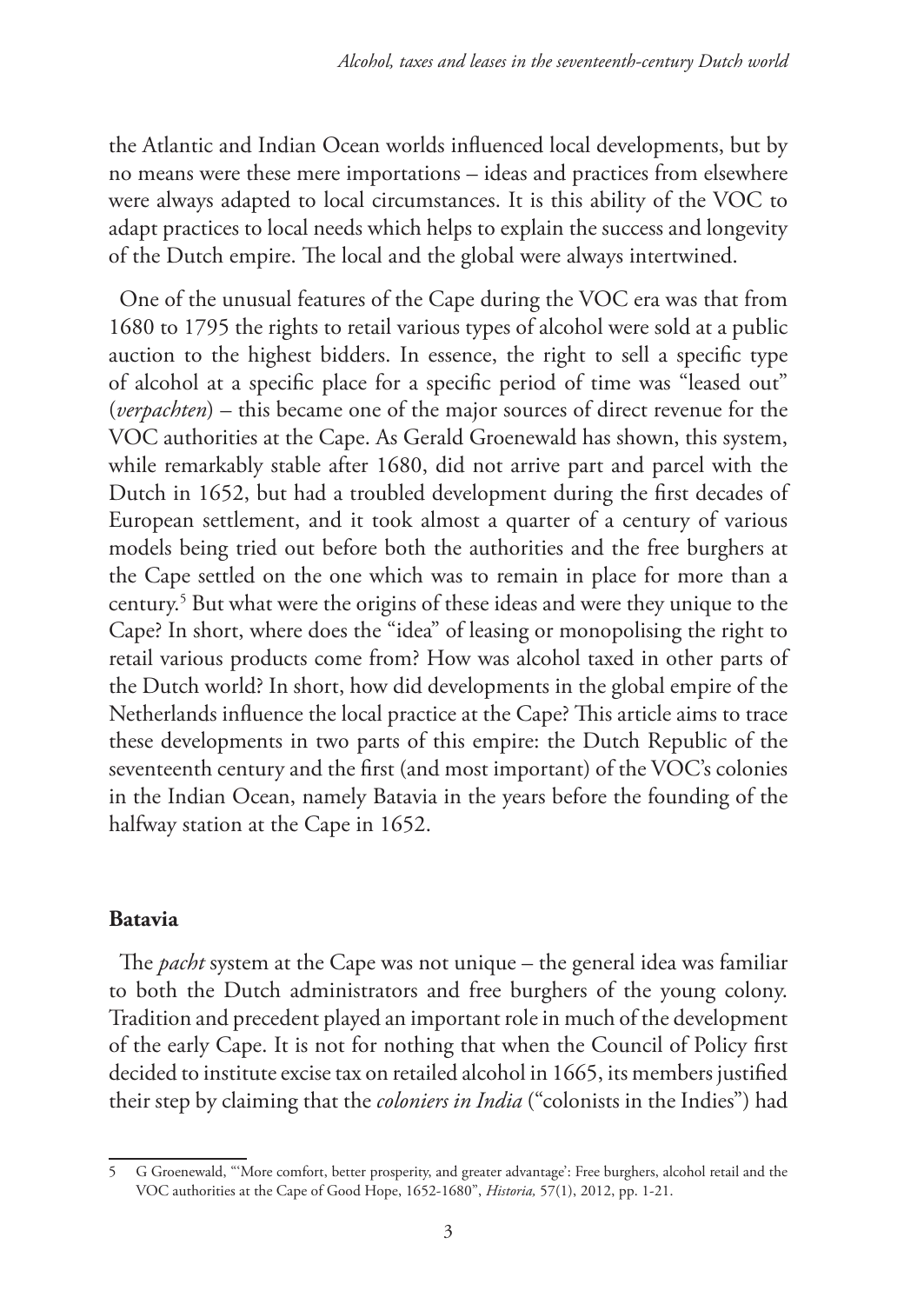been subject to a similar tax.6 They were acting on a precedent, but since the system that developed in Batavia and the East Indies differed in certain respects from that of the Cape, and again shows up the unique importance of alcohol retail at the Cape, we need to consider its development in some detail.

Within a few months following the Dutch conquest of Jayakarta and the establishment of the "rendezvous", Batavia, the new authorities issued a placard instituting a "toll", that is to say customs duty, on all goods entering or leaving the city. The justification for this was to compensate the Company for the "great losses and unspeakably excessive costs" (*groote lasten ende onuytspspreeckelycke excessive costen*) caused by the recent war against the local populace of Java. In addition to this, it was also decreed that inn-keepers must pay a monthly sum for the right to sell *arack* and other hard liquor, as well as an excise tax on Spanish wine.7 This was, however, not sufficient – two days later further means "to improve and alleviate the heavy costs we have to endure every day" (*tot soulagement ende vindinge van de swaere lasten dagelycx te dragen*) were devised, namely to compel all publicans and alcohol retailers to obtain a licence every month at a set cost in order to be allowed to sell alcohol.8 At first only wine and "arack" tappers were subjected to this, but in 1634 it was decided to extend this monthly licensing to beer tappers as well.<sup>9</sup> With this, the tone for the future was set. Taxing virtually everything was a most useful way of supplementing the income of the Company.

Soon it was also realised that it is easier to farm out the administration of some of this taxation, saving the Company the trouble, and bringing in an additional income by selling the right to collect the taxes. In 1622, the first *verpachting* ("leasing off") in the history of the Dutch East Indies took place when the Chinese Jancongh was allowed, for one year, to collect on behalf of the VOC the toll levied on certain articles: birds' nests, bird beaks, rhinoceros horns, diamonds, camphor and *mijnak samara* – seemingly all products

<sup>6</sup> AJ Böeseken (ed.), *Resolusies van die politieke raad: Deel I, 1651-1669* (Cape Town, Government Printer, 1957), p. 332.

<sup>7</sup> JA van der Chijs (ed.), *Nederlandsch-Indisch plakaatboek, 1602-1811: Deel I, 1602-1642* (Batavia & The Hague, Nijhoff, 1885), pp. 74-75. A complete list of the various imposts survived from 1671: everything, except for gold, silver, slaves and wood, was taxed, but at different rates for imports and exports, compare JA van der Chijs (ed.), *Nederlandsch-Indisch plakaatboek, 1602-1811: Deel II, 1642-1677* (Batavia & The Hague, Nijhoff, 1886), pp. 535-544.

<sup>8</sup> JA van der Chijs, *Nederlandsch-Indisch plakaatboek I…*, p. 76.

<sup>9</sup> JA van der Chijs, *Nederlandsch-Indisch plakaatboek I…*, p. 309.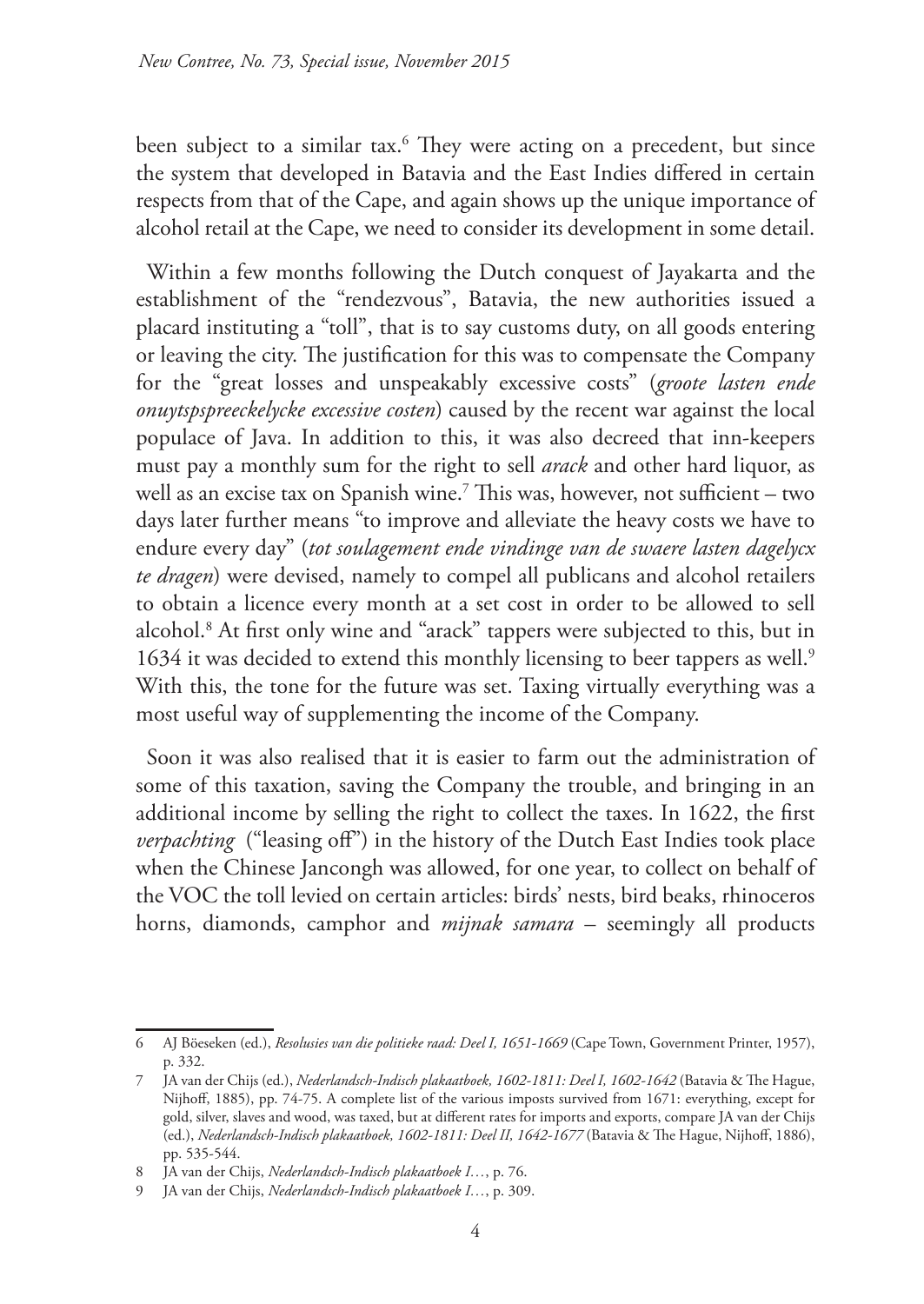with a special place in Chinese culture.<sup>10</sup> This *pacht* ("lease" or "monopoly") was expanded in 1632, on the recommendation of the *Heren XVII*, to include up to a third of all imports and exports, and later fully one half.11 The concept was broadened from collecting customs duties to collecting other types of levies, when, in 1633, it was decided to *verpachten* the *tax* on the slaughter of animals in the city.12 Hereafter several similar rights were also sold.

Concomitant with these tax-farming *pachten*, a different sort of *pacht* developed, the one associated with the Cape, namely one that meant control over a monopoly. This first happened with *sirih-pinang*, 13 which only the *pachters* were allowed to sell, while all privately grown *sirih* and *pinang* had to be sold to them. At first the obligation to sell home-grown *sirih-pinang* to the *pachters* was not part of the *pacht*, but smuggling made the authorities reconsider this.14 Three years later some individuals obtained the right to buy all the tobacco imported to Batavia and to sell it to the populace at large.15 Yet, a third type of *pacht*, one which came to dominate Batavian economic life, was instituted in 1631 when the *management* of, respectively, the meat and fish markets, were leased off. This *pacht* meant that a person was responsible for the running of the market – ensuring its cleansing, upkeep and every-day running – in exchange for a certain percentage of the price goods were sold at.16 A sort of combination of the tax-farming type *pachten* and the latter management type came into existence with the *arack pacht* of 1633, where the job of the *pachter* was to ensure that there was no illegal distilling of *arack* through the selling of monthly licences to distillers – in a way he both managed the industry, or the smooth running thereof, *and* collected the income from it.

During the first couple of decades it seems as if the *pachten* were sold ad hoc to individuals who applied for them, i.e. in each case an individual contract was drawn up, setting forth the terms and conditions, as well as what the

<sup>10</sup> JA van der Chijs, *Nederlandsch-Indisch plakaatboek I…*, p. 94. For a general discussion of *pachten* in Batavia, and especially the important role of the Chinese population in it (virtually all the *pachters* throughout the Company period were Chinese), see HE Niemeijer, "Calvinisme en koloniale stadscultuur: Batavia, 1619-1725" (PhD, Free University of Amsterdam, 1996), pp. 77-79.

<sup>11</sup> JA van der Chijs, *Nederlandsch-Indisch plakaatboek I…*, p. 282. In 1653 it was increased to 50%, JA van der Chijs, *Nederlandsch-Indisch plakaatboek II…*, p. 187.

<sup>12</sup> JA van der Chijs, *Nederlandsch-Indisch plakaatboek I…*, p. 291.

<sup>13</sup> This was perhaps the bubble-gum of the age. It was made from the nuts and leaves of the betel palm, and all the natives of Batavia were seemingly addicted to it.

<sup>14</sup> JA van der Chijs, *Nederlandsch-Indisch plakaatboek I…*, pp. 112 & 202-203.

<sup>15</sup> JA van der Chijs, *Nederlandsch-Indisch plakaatboek I…*, p. 203.

<sup>16</sup> JA van der Chijs, *Nederlandsch-Indisch plakaatboek I…*, pp. 259-262.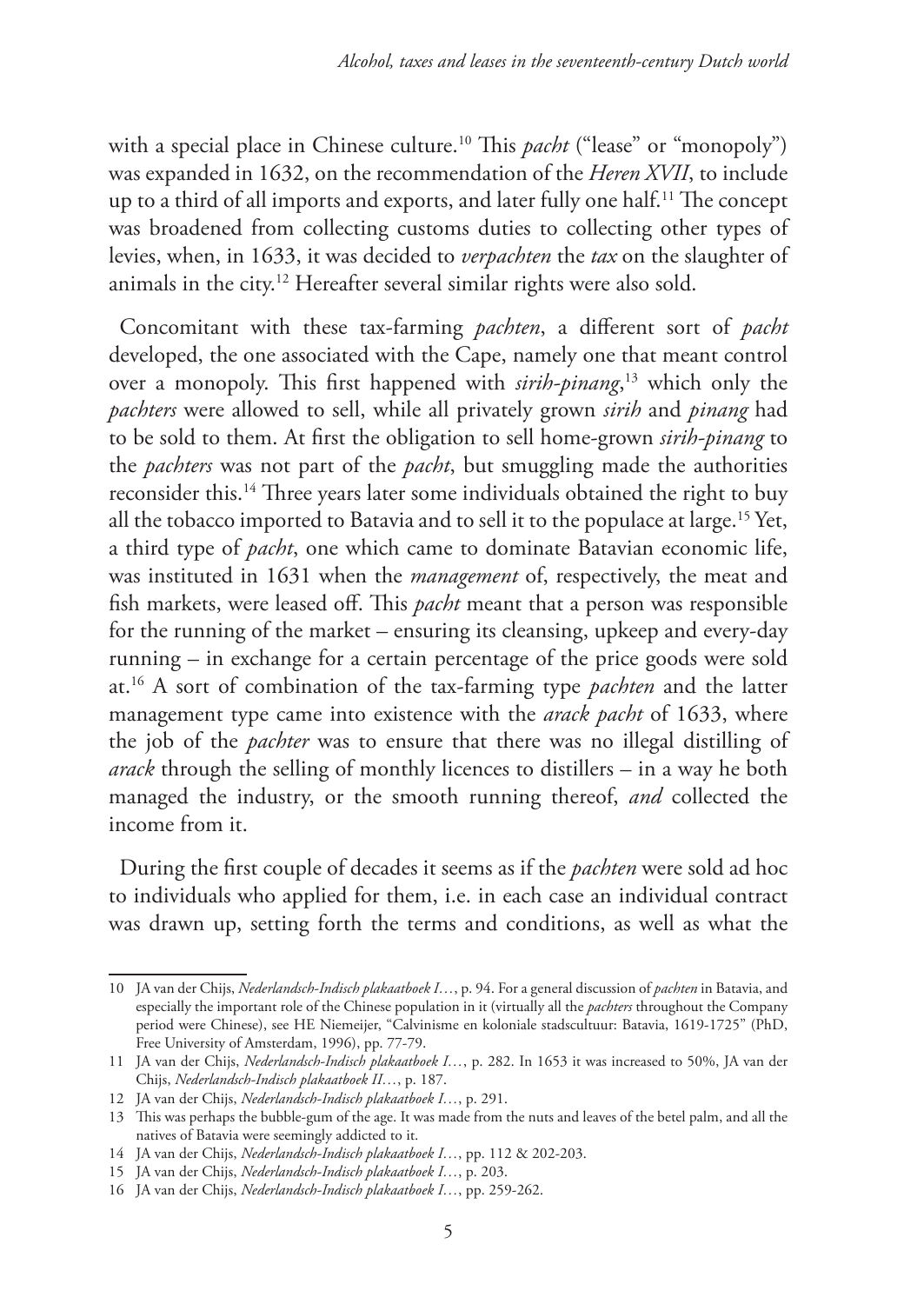*pachter* ("lease holder" or "monopolist") had to pay in exchange for his *pacht*. Several new *pachten* came into being because individuals made offers to the authorities to take over a given aspect of the economic life in return for some form of income.17 In most cases, *pachters* usually paid their *pacht penningen* (the amount of money they paid for the lease) on a monthly basis, while their *pachten* were renewable after a year. Often the contracts stated that the current *pachter* would get preferential treatment at the expiration of the *pacht*. 18 However, this seems to have changed in the 1650s when the *pacht* system was reviewed and standardised. One of the new innovations was that the various *pachten* would all be publicly *verpachten* in the Castle at the end of every year on terms and conditions which were made public some time before the event.<sup>19</sup> The first time this happened, in 1655, it was not stated so, but from 1658 onwards it is always mentioned that the *pachten* would go to the "person who offered the most" (*meest biedende*),<sup>20</sup> i.e. a measure of free-competition was introduced with the institution of a public auction, seemingly open to everybody who could produce the sureties and pay the *pacht penningen*. 21

At the end of 1658 the conditions of all the available *pachten* were published, which gives us a good opportunity to see to what an extent *pachten* had come to dominate the economic life of Batavia, as well as the astonishing variety of the system.<sup>22</sup> Of the fifteen mentioned on this occasion, only one can be considered a strict monopoly, namely the right to control the making and selling of candles in the city (nobody was allowed to make candles for private use, but had to buy them from the *pachter*). Most *pachten* were of the management type mentioned before. Thus we find people buying the right to manage and use the fruit of the coconut trees in and around the city (for the making of *arack*), or to control, respectively, the *waege* (weighing house) or

<sup>17</sup> JA van der Chijs, *Nederlandsch-Indisch plakaatboek II..*, pp. 245 & 470-471.

<sup>18</sup> JA van der Chijs, *Nederlandsch-Indisch plakaatboek I…*, p. 296.

<sup>19</sup> JA van der Chijs, *Nederlandsch-Indisch plakaatboek II…*, p. 213.

<sup>20</sup> JA van der Chijs, *Nederlandsch-Indisch plakaatboek II…*, p. 312.

<sup>21</sup> *Pachters* always had to produce two sureties when they took on the *pacht*. Before 1654 the *pachters* had to pay their *pacht penningen* at the end of every month. From 1654 onwards they had to pay two months in advance on acceptance of the *pacht*, JA van der Chijs, *Nederlandsch-Indisch plakaatboek II…*, pp. 200-201.

<sup>22</sup> The texts are in JA van der Chijs, *Nederlandsch-Indisch plakaatboek II…*, pp. 314-321. A similar complete set survives from 1669, JA van der Chijs, *Nederlandsch-Indisch plakaatboek II…*, pp. 491-506.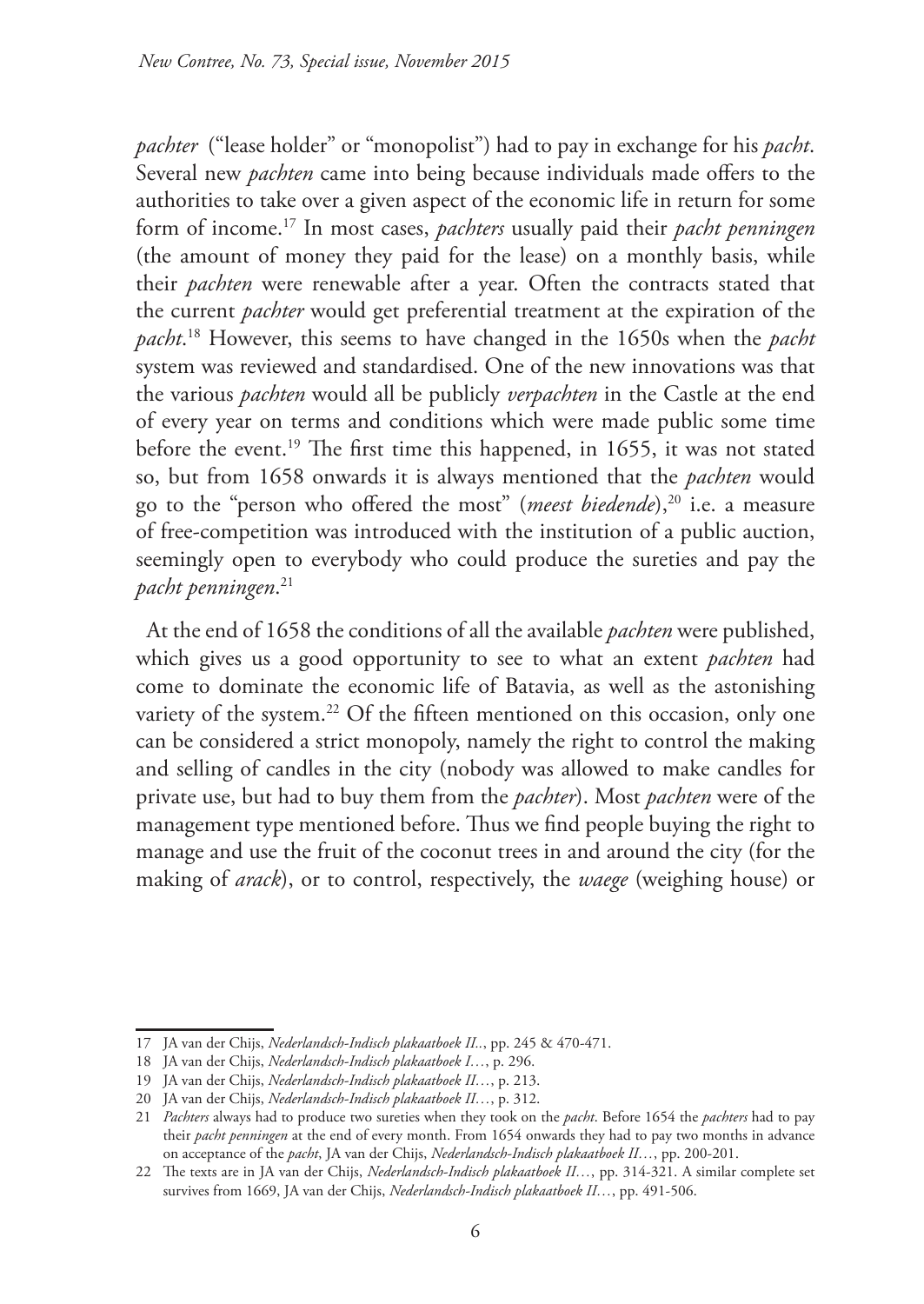the fish, meat and rice markets, as well as the *pacht* of the Company's garden.<sup>23</sup> Two fairly recent *pachten*, ones which caused much wrangling over the years but which were too lucrative to abolish, were the ones which controlled retail trade in the city.24 The "lease of the market sitters" (*pacht der marcktsitters*) enabled the *pachter* to demand from every person selling their goods on the market a daily fee for the privilege – in order to ensure his income, hawking in street was prohibited. Similarly, anyone who wanted to run a shop or wanted to sell goods in front of their houses had to buy a monthly "shop licence" from the *pachter* of the "lease of the shop licences" (*pacht der winckelbriefkens*). Closely related to this, was the *pacht* which controlled the right to have a little boat selling wares to ships in the harbour. Ostensibly, these *pachters* were managing these trades, but in effect this was just a different form of tax, with the *pachters* being used to administer it.

There were also *pachten* which were out-and-out tax farms. Straightforward cases included the various leases relating to the right to use certain rivers to and from Batavia – anybody who wanted to transport anything had to pay a toll on it to the *pachter*. 25 By far the most important, though, was the so-called "lease on the head money of the Chinese" (*pacht van 't Hooftgelt der Chinesen*). This was instituted during 1657 to help pay off the cost of the war against Bantam. The *pacht* controlled the collection of the *hooftgelt* ("head money") every working Chinese male had to pay every month for the privilege of living and working in Batavia. In exchange for this monthly tax, the Chinese received a "note or little letter" (*biljet off briefken*) which they had to carry with them at all times, on pain of a hefty fine. This was, of course, nothing but a pass system, though a very easy way of generating income, considering that the Chinese were the largest single group of inhabitants in the city, even if, as the authorities claimed, it was a "bearable head money" (*verdraechlyck hooftgelt*). Officially the excuse was that the Chinese, unlike Dutch burghers, were exempt from *tocht ende wacht* ("guard and patrol duties"), i.e. militia service. Women and elderly or sickly males unable to work were excluded

<sup>23</sup> Not mentioned amongst the ones of 1658, is the *pacht* of the Chinese "topbanen", which were in essence licensed gambling houses. The *pachter* controlled the venues and everybody who set up a top table had to pay him a set sum of money, compare e.g. JA van der Chijs, *Nederlandsch-Indisch plakaatboek II…*, pp. 240 & 499-500. In 1671 the government banned "toppen" as "zeer nadeeligh" and the *pacht* came to an end, JA van der Chijs, *Nederlandsch-Indisch plakaatboek II…*, pp. 552-553. Other managemet type *pachten* which were later instituted, are: the management of the company's mill, the "pacht van de houtsagerien" and a *pacht* which entitled the holder to be the sole provider of bags for and carriers of pepper, Van der Chijs, *Nederlandsch-Indisch plakaatboek II…*, pp. 325-327, 356 & 504.

<sup>24</sup> Compare HE Niemeijer, "Calvinisme en koloniale stadscultuur…", pp. 77-78.

<sup>25</sup> Earlier, when the company had built a bridge, they decided to charge a toll, and this too was *verpachten* for a while, compare JA van der Chijs, *Nederlandsch-Indisch plakaatboek II…*, pp. 207-208.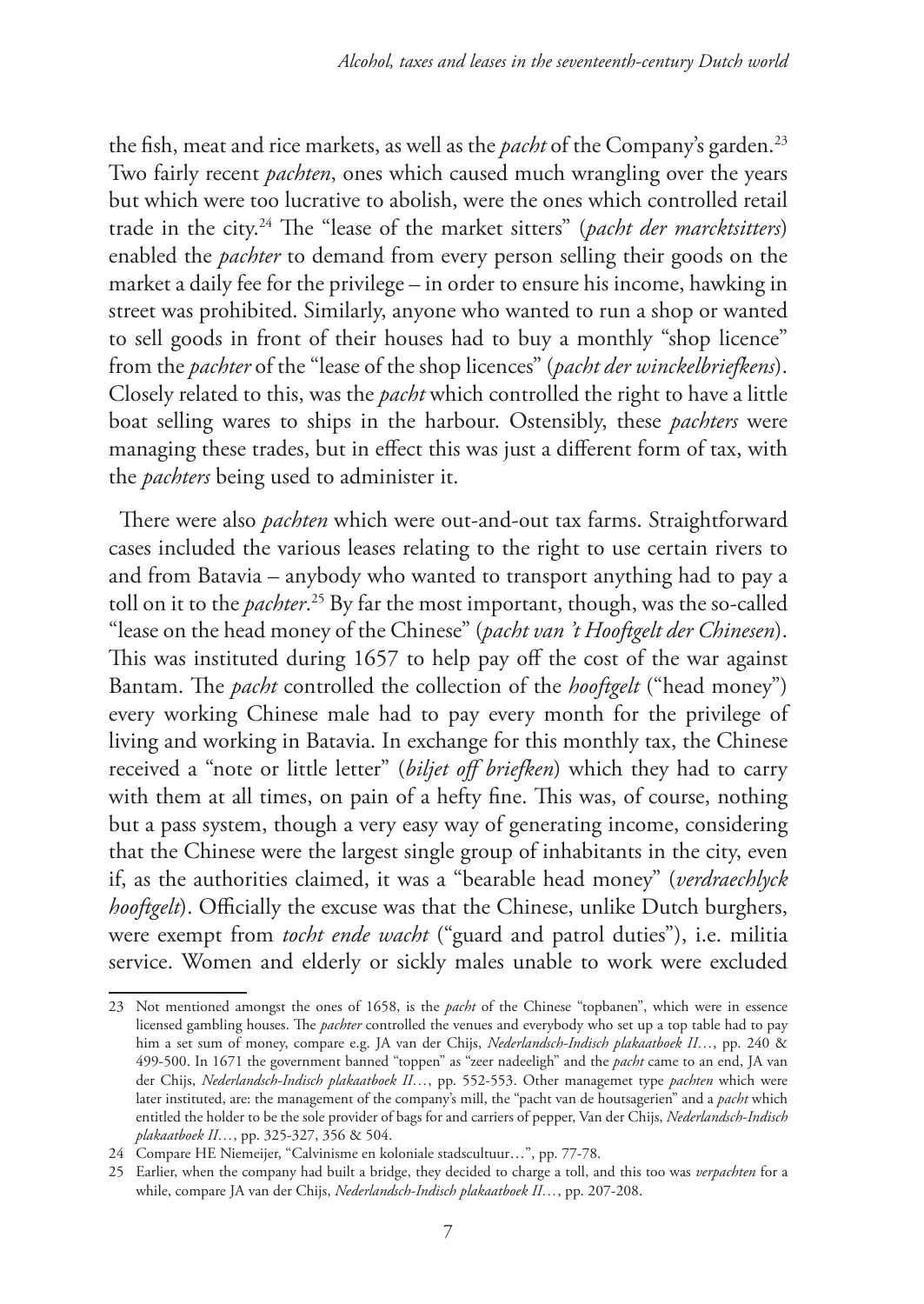#### from paying this tax. $26$

The function of *pachten* was of course not just purely income-generating, but perhaps primarily a way of controlling and regulating a specific trade or aspect of the economy. Thus, when the Batavian authorities decided to *verpachten* half of the import and export duties (and not a third as had been the case previously), they stated specifically that this was done to curb private trade and to prevent the traffic of goods on which the proper taxes had not been paid.27 By having *pachters* whose livelihood and fortune would depend on making sure everybody is taxed who ought to be taxed, the Company could put a check on smuggling and illegal trading, thereby securing their own due income.28 One should keep in mind that the aim of mercantilist companies was not so much to obtain the highest possible profit, but rather direct and, above all, secure or safe profits: As Jan de Vries and Ad van der Woude claimed: "In general, the Company's policy was to use its dominant position … to achieve a stable, medium-term optimum rather than shortterm profit maximization". 29 An example of this dual function of *pachten*, i.e. both a source of income and a way to combat smuggling, comes from 1680 when the *Heren XVII* instructed the Batavian government to institute a new *pacht*. Note that this was during the same time when the VOC authorities not only wanted to decrease the expenditure of the Company, but also to control smuggling, as a result of which they were willing to relax the strict rules on monopolies.30 So, whereas previously private individuals in Batavia were not allowed to import food and drink from Europe, this now became legal, on condition that they had to pay a certain specified *toll off gereghtigheyt*  ("tax or excise") on every item (worked out in extraordinary detail) when unshipping these. Of course, this would have created an enormous amount

<sup>26</sup> The texts are in JA van der Chijs, *Nederlandsch-Indisch plakaatboek II…*, pp. 251-52 & 314-15. In addition to these tax farms, there were also created later on, *pachten* which had to collect the taxes levied on i.a. tobacco, "sirih" and the import of rice and sugar, compare JA van der Chijs, *Nederlandsch-Indisch plakaatboek II…*, pp. 340, 343 & 470-471.

<sup>27</sup> JA van der Chijs, *Nederlandsch-Indisch plakaatboek II…*, p. 187. The VOC instituted similar strict customs at another great port, namely Melakka, when they took it over; compare FS Gaastra, *Bewind en beleid bij de VOC: De financiële en commerciële politiek van de bewindhebbers*, *1672-1702* (Zutphen, Walburg Pers, 1989), pp. 136- 137.

<sup>28</sup> According to HE Niemeijer, "Calvinisme en koloniale stadscultuur…", p. 77, the system of having "licentie briefkens" was primarily a measure to curb "de illegale concurrentie".

<sup>29</sup> J de Vries & A van der Woude, *The first modern economy: Success, failure and preservance of the Dutch economy, 1500-1815* (Cambridge, Cambridge University Press, 1997), p. 431. On the VOC as a mercantalist company, and its significance for the development of the Cape, see GJ Erasmus, "Die geskiedenis van die bedryfslewe aan die Kaap, 1652 tot 1795" (PhD, University of the Orange Free State, 1986), pp. 1-9 & 336-346.

<sup>30</sup> Compare G Groenewald, "'More comfort, better prosperity, and greater advantage'...", *Historia,* 57(1), 2012, p. 19; FS Gaastra, *Bewind en beleid bij de VOC...*, pp. 81-85.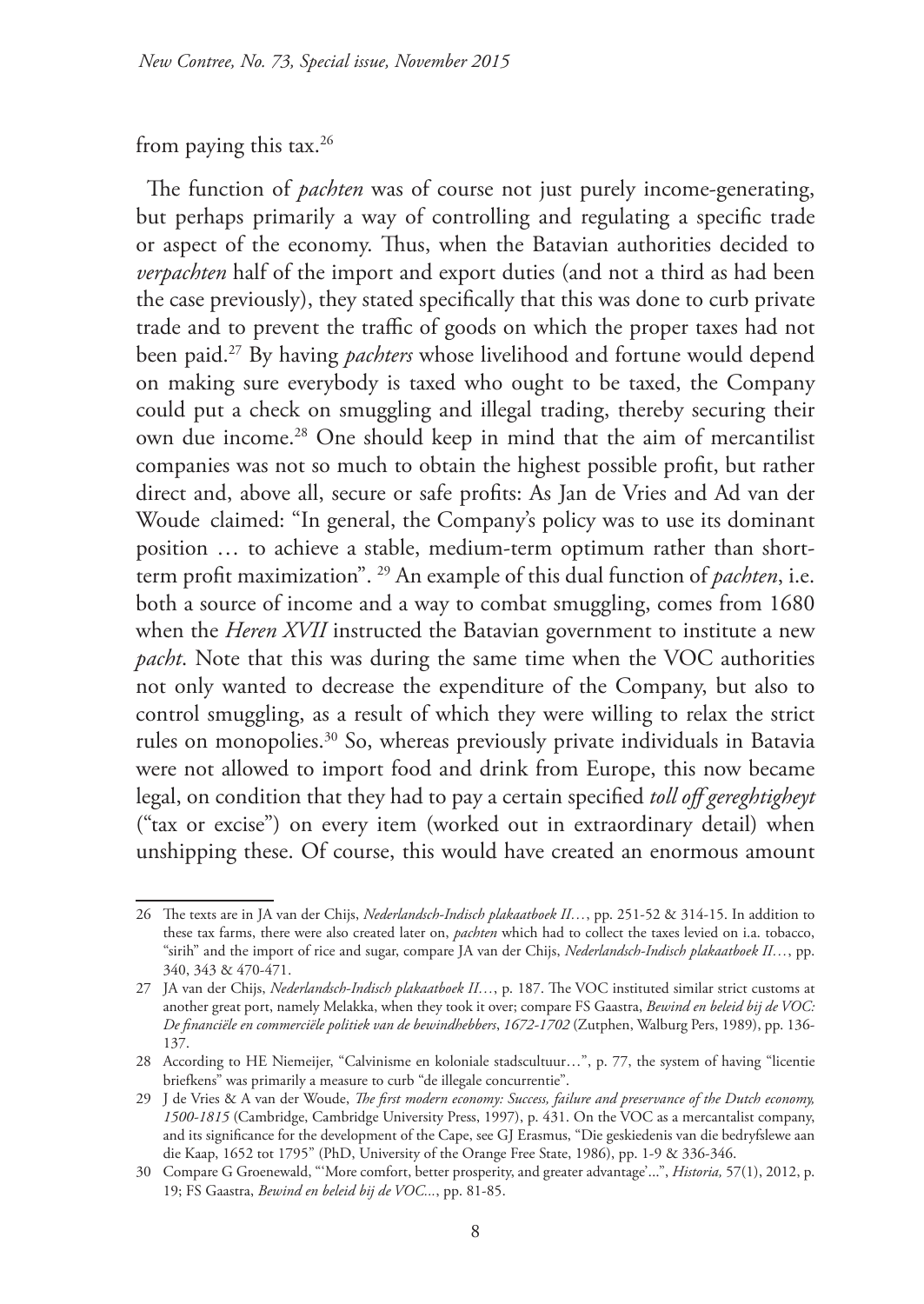of administration, so a new *pacht* was created for it, the purpose of which was to inspect the wares, determine the toll and exact the necessary sums. Most ingenious, indeed, but nobody in Batavia was willing to take on the *pacht* on the conditions set out by the *Heren XVII*, which led the Batavian authorities decide to shelve the idea, and to keep things "as they had been here before".<sup>31</sup>

This dual function of *pachten* was certainly also what was behind the system of running alcohol retail in Batavia. Seemingly anybody who wanted to<sup>32</sup> and was willing to pay the costs could run a tap. From "the very beginning, though, excise taxes had to be paid on the various types of" alcohol, in addition to paying a monthly fee for the right, i.e. in modern terminology, to have a licence.33 There were no *pachten* for different types of alcohol as at the Cape, but simply one over-arching "lease of inn-keepers or tap licences" (*pacht der herbergiers ofte tapbriefkens*). The *pachter*'s only function was to sell every month to anybody who comes to ask for it, a licence which would permit that person to tap for one month.<sup>34</sup> His was purely an administrative function, but it was implied that he would also ensure that there were no people tapping without having such a licence. To this end he had to keep a register of all licensed tappers,<sup>35</sup> while all tappers had to clearly identify their taverns as such.36 To an extent, then, it was a management type of *pacht* in that it sought to control the trade, but mostly the *pachter* served as a tax farmer.

To summarise this development: Fifty years after the foundation of Batavia, the system of *pachten* came to dominate almost every local economic activity in this cosmopolitan city.37 All the *pachten* together formed what the Company officials called the "general income of Batavia" and while it would be going too far to claim it as a major source of income for the VOC as a

<sup>31</sup> JA van der Chijs (ed.), *Nederlandsch-Indisch plakaatboek, 1602-1811: Deel III, 1678-1709* (Batavia & The Hague, Nijhoff, 1886), pp. 42-47, quote from p. 47.

<sup>32</sup> The "voorschriften voor herbergiers en tappers" did state that the consideration for a licence would be "dat het eerlycke, bekende luyden syn ende die goet huys houden", Van der Chijs, *Nederlandsch-Indisch plakaatboek II…*, p. 244.

<sup>33</sup> On excise, see e.g. JA van der Chijs, *Nederlandsch-Indisch plakaatboek II…*, pp. 103, 125-26, 237; *Realia: Register op de Generale Resolutiën van het Kasteel Batavia, 1632-1805: Eerste Deel* (Leiden, Bataviaasch Genootschap van Kunsten en Wetenschappen, 1882), 18 June 1641, p. 466. Excise was only imposed on alcohol sold to publicans, not to general members of the public. Where tappers did not buy their alcohol from the VOC, but imported it, they had to pay, in addition to the excise, an import duty ("toll"), compare JA van der Chijs, *Nederlandsch-Indisch plakaatboek II…*, p. 477. For the need to have a licence, see e.g. JA van der Chijs, *Nederlandsch-Indisch plakaatboek II…*, pp. 85, 243-244, 300, 316, 492; *Realia…*, I, 12 March 1658, p. 466.

<sup>34</sup> Excise collection was not part of his job. That had to be paid when the tappers bought the alcohol from the Company, compare JA van der Chijs, *Realia I…*, 19 August 1645, p. 154.

<sup>35</sup> JA van der Chijs, *Nederlandsch-Indisch plakaatboek II…*, p. 476.

<sup>36</sup> JA van der Chijs, *Nederlandsch-Indisch plakaatboek II…*, pp. 244, 316 & 492-493.

<sup>37</sup> HE Niemeijer, "Calvinisme en koloniale stadscultuur…", p. 79.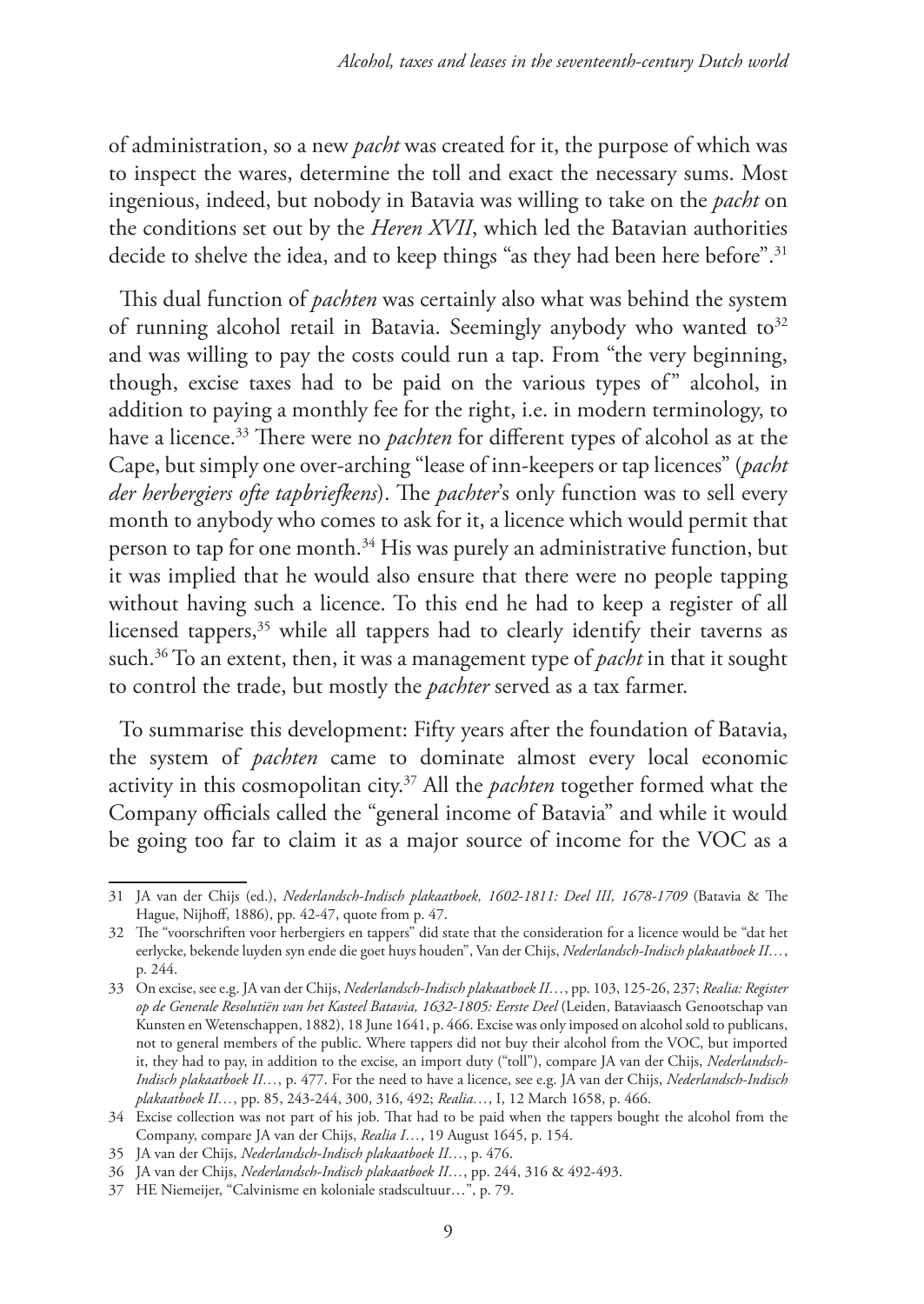whole, its importance for the urban economy, and especially to balance off the expenditures of the city, was enormous. The *pachten* were of course predicated on the notion of protecting one's market and ensuring a monopoly, crucial to the success of the mercantilist VOC, which might explain why they were viewed as a way of combating smuggling by the Company. They were the Company's instruments of control over the economic activities of their subjects, while at the same time they also made it possible for the Company to benefit directly from these activities. For this reason, the VOC authorities expended much energy in policing the *pacht* system, while those who partook of it also had a vested interest in making sure that their investments were protected (which incidentally explains the longevity of the *pacht* system in the VOC world).<sup>38</sup> Perhaps it is the complexity of the economic and demographic profile of Batavia, especially its rapid growth in the first five decades after its foundation,39 that explains the wide variety of *pachten* found there. While this complexity was exceptional, it seems though as if *pachten* eventually, in some form or another, came to be part and parcel of the whole of the VOC empire, even though it may not have been to the same extent as in the capital city.<sup>40</sup>

## **The Dutch Republic**

However, one ought to keep in mind that the idea of leasing economic activities was not unique to the VOC, even though the extent to which the Company employed and enforced the system in its territories might have been exceptionable. The notion of farming out taxes had been around since Roman times, and certainly, in the Netherlands of the seventeenth and

<sup>38</sup> There is much evidence from the criminal records at the Cape that the VOC authorities investigated any transgression of the rules governing the alcohol monopoly system. In addition, those *pachters* who had invested in them, made sure that their rights were not infringed by others, and did not hesitate to lay complaints with the fiscal (who had a vested interest in investigating such complaints since part of the fines imposed would accrue to him) when they suspected others of not following the rules. For some examples and references to primary sources regarding this, see GJ Groenewald, "Kinship, entrepreneurship and social capital: Alcohol *pachters* and the making of a free-burgher society in Cape town, 1652-1795" (PhD, University of Cape Town, 2009), pp. 34-36.

<sup>39</sup> Between 1632 and 1679 the population of the city quadrupled from 8 000 to more than 32 000, compare Niemeijer, "Calvinisme en koloniale stadscultuur…", pp. 25-27. In the latter year, there were 232 free-burghers at the Cape, probably around 300-400 Company employees, and conceivably more than 600 slaves.

<sup>40</sup> H Sutherland, "Eastern emporium and company town: Trade and society in eighteenth-century Makassar", F Broeze (ed.), *Brides of the sea: Port cities of Asia from the 16th-20th centuries* (Kensington, New South Wales University Press, 1989), pp. 113 & 123-124, mentions that *pachten* played an important part in the local economy and society of Macassar. Interestingly, during the seventeenth century there was only one *pacht*, to wit the alcohol monopoly, but during the eighteenth century this system expanded to also include management and tax farm type *pachten*, as in Batavia. I know of no other study of *pachten* in the VOC empire.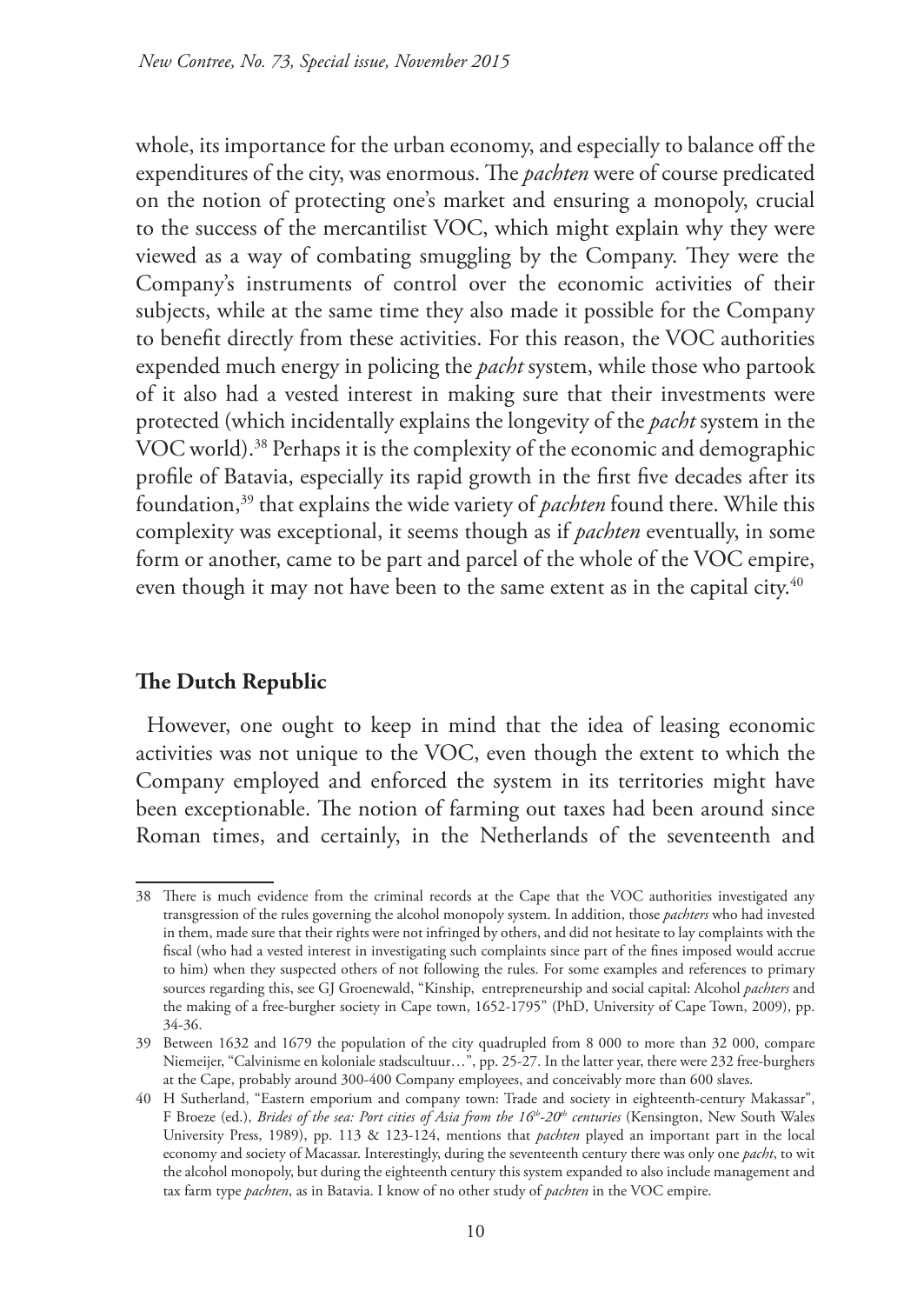eighteenth centuries it was *the* dominant way of collecting money for the government. So, while *pachten* were adapted to the unique local circumstances of the cosmopolitan Indian Ocean city that was Batavia, these ideas have their origins in the Atlantic World.

In the Dutch Republic the most important source of income for the various provinces which made up the Republic was the excises levied on virtually all consumer goods. Especially in the province of Holland, which had been studied in most detail, there was hardly any commodity that remained untaxed.41 These excises on the "common goods" (*gemene middelen*) became the cornerstone of the tax system and expanded to such an extent that there were more than 40 different types of excise taxes in Holland alone by the turn of the eighteenth century. The importance of excises to the tax income of the province is well illustrated by the figures: during the 1630s about two-thirds of all taxes came from excise alone, and by 1650 this had increased to 83%. As a result, Holland became very heavily taxed, especially as cities added their own excises on top of the provincial ones.42

The government itself did not gather these taxes, but leased them out (*verpachten*). In the province of Holland, the different excises were divided into seventeen districts, which meant that a total of 680 *pachten* were available. Usually, the right to gather these taxes was auctioned off to the highest bidder who could provide two sureties, normally for a period of six months. All the *pachten* in the province were sold on the same day, with the express aim to prevent a person from obtaining more than one. There seems to have been a deliberate attempt on the side of the Dutch government to prevent the establishment of large tax farms such as those which existed in France and which were immensely unpopular.<sup>43</sup>

Why did the Dutch authorities opt for excises and for *pachters*? Excise tax affects only a small number of people *directly*, namely the retailers and

<sup>41</sup> AT van Deursen, *Mensen van klein vermogen: Het kopergeld van de Gouden Eeuw* (Amsterdam, Bert Bakker, 1991), pp. 198-200. The States of Holland introduced excise taxes as early as 1583 but, while all the other provinces eventually also adopted this system of taxation, "the rates of taxation and the goods burdened with excise varied considerably", De Vries & Van der Woude, *First modern economy…*, p. 102.

<sup>42</sup> J de Vries & A van der Woude, *First modern economy…*, pp. 103-106. England, which used to be relatively lightly taxed, primarily on land ownership, introduced excise taxes, "a system of indirect taxation modelled on Dutch precedents" in 1644, which eventually became the prime source of tax income for the state, compare K Wrightson, *Earthly necessities: Economic lives in early modern Britain* (New Haven & London, Yale University Press, 2000), pp. 256 (quote) & 258.

<sup>43</sup> Compare AT van Deursen, *Mensen van klein vermogen…*, pp. 200-203; J de Vries & A van der Woude, *First modern economy…*, p. 103. England too had its tax farmers, seemingly on the French model, as K Wrightson, *Earthly necessities…*, p. 256, refers to them as "the consortia of plutocrats who bought the right to collect taxes".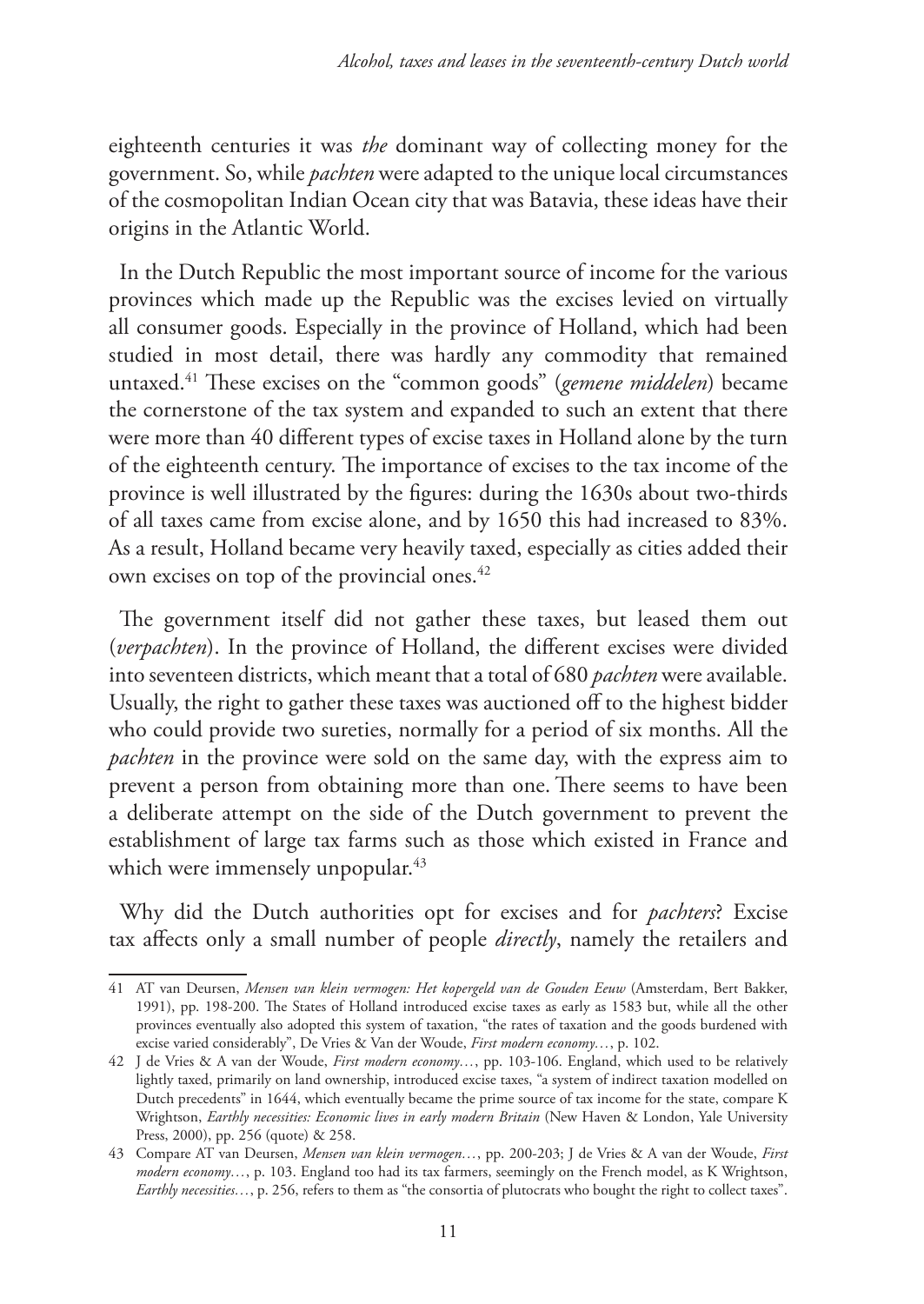producers of goods, not the consumers, who of course paid indirectly through higher retail prices. It was therefore much more manageable than a more general tax, especially if one considers that early modern governments had no real way of enforcing their will – there was no police force and government bureaucracy was neglible.<sup>44</sup> This system was also much more flexible whenever the authorities needed more income, they could increase the excise or introduce new ones.45 But why *pachters*? Once again, the state lacked the necessary administrative ability, but in addition, leasing out the collection of taxes meant that the system became much more predictable and thus stable: the government knew what its guaranteed income would be.<sup>46</sup> However, not only do the authorities get the full amount of taxes with little or no trouble, but the unpopularity of paying taxes would not be levelled against them, but against the *pachters* – they were the ones getting their hands dirty and making life difficult for retailers, not the "regenten" themselves.47 This indeed happened in the Netherlands – *pachters* were not very highly regarded.<sup>48</sup> Since the 1690s, the ever-increasing cost of living – the direct result of a large number of excises – led to periodic uprisings and riots, which usually took the form of common people attacking the *pachters* in person or their houses.49 This reached an apogee with the so-called *Pachtersoproer* ("Pachter Disturbance") of 1748, which started with angry mobs attacking the houses of *pachters* in Friesland in March, but eventually spread all over the country, with people plundering and sacking the houses of *pachters* in most of the Dutch cities during the following weeks. The result of this was that the States-General decided to suspend tax-farms.<sup>50</sup> De Vries and Van der Woude claim that this uprising led to "the greatest political and fiscal changes in the Republic's history". At any rate, the *pachten* came to an end, and direct tax collection replaced it.<sup>51</sup> Part of the reason for this was an attempt to remove

<sup>44</sup> AT van Deursen, *Mensen van klein vermogen…*, p. 208.

<sup>45</sup> J de Vries & A van der Woude, *First modern economy…*, p. 102.

<sup>46</sup> J de Vries & A van der Woude, *First modern economy…*, p. 103.

<sup>47</sup> AT van Deursen, *Mensen van klein vermogen…*, p. 200.

<sup>48</sup> AT van Deursen, *Mensen van klein vermogen…*, p. 207: "Het publiek zag de *pachter* als een particulier profiteur…". (The public saw lease holders as private profiteers.)

<sup>49</sup> J de Vries & A van der Woude, *First modern economy…*, p. 123. AT van Deursen, *Mensen van klein vermogen*, pp. 207-208, cites examples of individual attacks on *pachters*, sometimes with fatal consequences.

<sup>50</sup> On the "pachtersoproer", see J Israel, *The Dutch Republic: Its rise, greatness and fall, 1477-1806* (Oxford, Oxford University Press, 1995), pp. 1072-1075; JAF de Jongste, "The restoration of the Orangist regime in 1747: The modernity of a 'Glorious Revolution'", MC Jacob & WW Mijnhardt (eds.), *The Dutch Republic in the eighteenth century: Decline, enlightement and revolution* (Ithaca & London, Cornell University Press, 1992), esp. pp. 40-48. These unrests were part of a larger movement, the so-called "second Orangist revolution" which resulted in the re-insitution, after 46 years, of the stadholdership which now became hereditary.

<sup>51</sup> J de Vries & A van der Woude, *First modern economy…*, p. 123.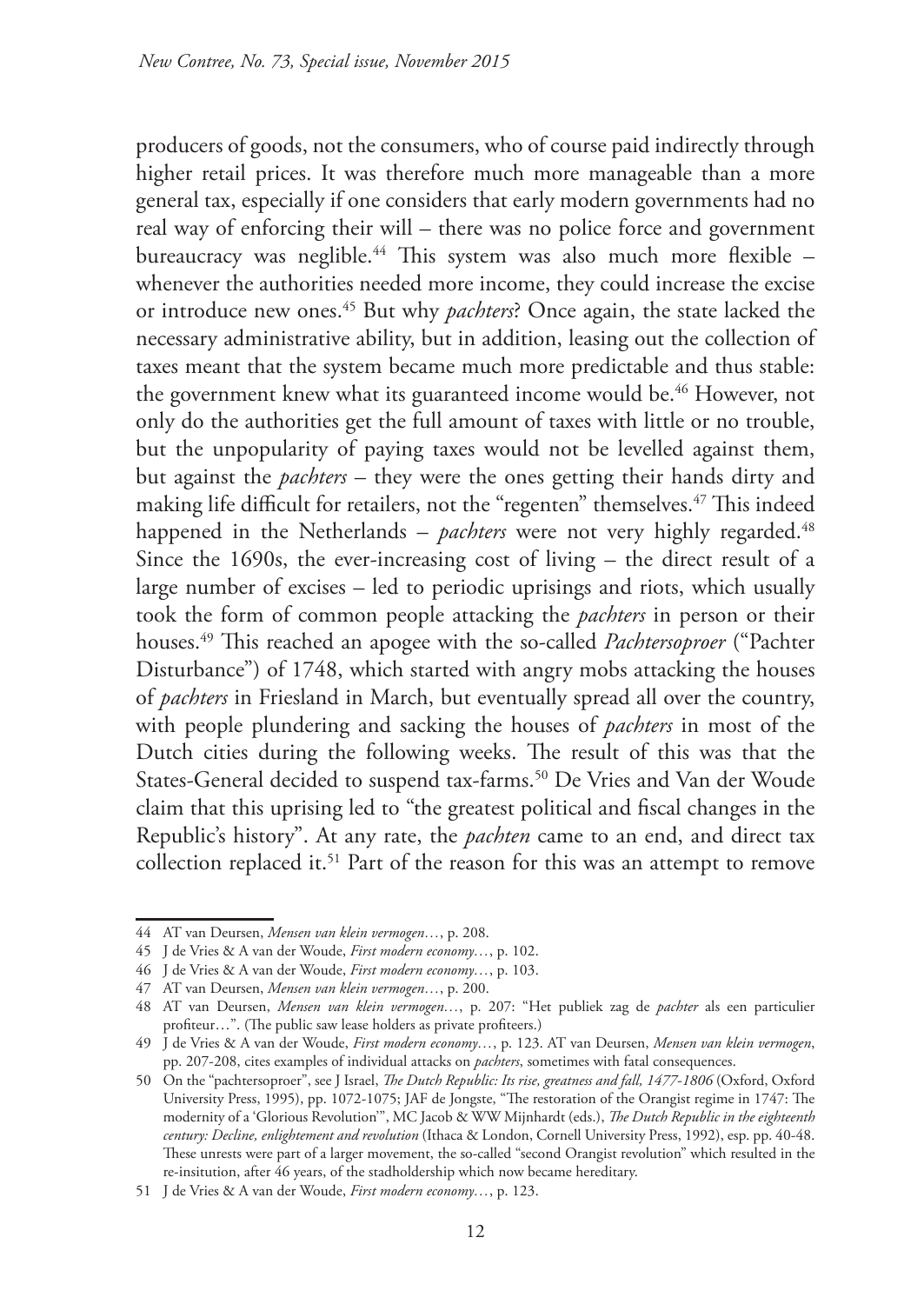power from the "regenten" and to create a more centralised state in which political power was consolidated in the hands of the stadholder. But linked to this – as was made clear by the pamphlets distributed by many of the rioters – was the reality that a system of monopolies led to corruption and that the "regenten" had been profiting from this for more than a century.<sup>52</sup> This may be another reason for the popularity of tax farms and monopolies – both in the Dutch Republic and in the VOC empire – the fact that this system was so lucrative in a world beset by corruption and smuggling.<sup>53</sup>

It was in the Netherlands, then, that the idea for *pachten* had its origin. But it seems as if in Europe this term was mostly understood to mean the right to collect taxes within a certain industry or on certain goods. But there were also, albeit to a lesser extent, certain types of management *pachten*. De Vries and Van der Woude mention that, in addition to excises and property taxes, there was also "a miscellany of other taxes, fees, and tolls", and make special mention of the "ubiquitous tolls for the use of roads, canals, locks, bridges and harbors".54 It is likely that the management of these were also leased off at a local level. In addition, it is plausible that there were also monopoly type *pachten* in the Dutch Republic, especially where it concerned highly valuable or scarce commodities. An example of this is the case of fresh water fishing in seventeenth-century Graft, where the right to fish in fresh water, and presumably also to sell the produce, was *verpachten* annually to (usually) only one person, who may or may not have had partners or assistants, but in any case, was the only one allowed to exploit the valuable resource of fresh water fish.55 But what is clear is that the basic idea of leasing of (*verpachten*) existed in the Netherlands in the seventeenth century, and that this practice was metamorphosed in the Dutch colonies to suit local needs and developments, most spectacularly in the complex and cosmopolitan capital city of the VOC, Batavia.

<sup>52</sup> J Israel, *The Dutch Republic…*, p. 1074.

<sup>53</sup> The so-called 'principal-agent problem' was particularly severe in the case of the VOC empire due to information assymetries (caused by poor communication systems as a consequence of the very wide geographic dispersion of the Company's activities and employees) which made smuggling both easy and inviting. The use of monopolies and tax farms may partly have been a solution to this problem. This is an example of how chartered companies like the VOC "facilitated more effective rent appropriation through the closer manipulation of markets"; SRH Jones & SP Ville, "Efficient transactors or rent-seeking monopolists? The rationale for early chartered trading companies", *Journal of Economic History*, 56(4), 1996, p. 913. My thanks to an anonymous peer reviewer for this reference.

<sup>54</sup> J de Vries & A van der Woude, *First modern economy…*, p. 108.

<sup>55</sup> AT van Deursen, "Bronnen en hun gebruik: Het verpachtingsregister van de visgronden bij de sluis van Westgrafdijk", R Sanders (ed.), *De verleiding van de overvloed: Reflecties op de eigenheid van de Cultuurgeschiedenis* (Amsterdam, Rodopi, 1991), pp. 55-64.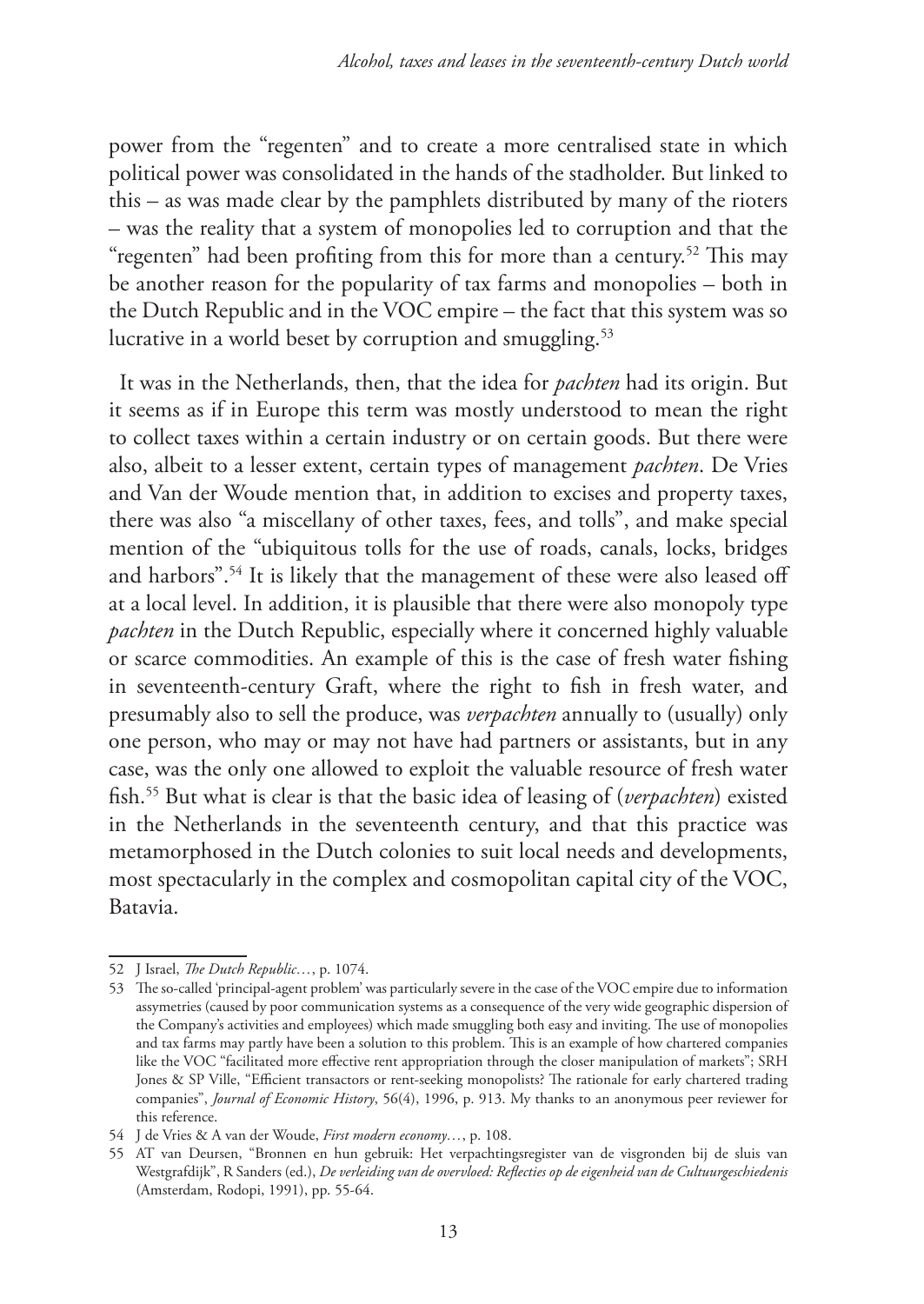#### **The Cape of Good Hope**

When the VOC established its halfway station at the Cape of Good Hope in 1652, its employees were familiar with a system of excise taxes and, equally, with the notion to sell the right to collect certain taxes to a person. In addition, they also knew that certain privileges, due to their value, might be "leased out" (*verpachten*), i.e. the original right or ownership remains that of the authorities, but the use and management of it may be sold for set periods of time. This particularly developed in Batavia, largely as a way of controlling smuggling and of protecting the Company's commercial interests, but with the useful side benefit of generating an extra income.

At first, alcohol retail at the Cape was not considered something to be worried about too much, except to ensure that it did not lead to all kinds of "debauches" such as soldiers spending all their time and money in taverns, although it did serve as a useful way to provide the needy with a supplementary income.<sup>56</sup> However, for a number of reasons, tapping took off at the Cape, and in 1665 the local authorities realised that it needed to be regulated and excise tax was levied as in Batavia and the Dutch Republic. The profitability of tapping and the lack of other economic opportunities made alcohol retail a much-desired occupation, with the result that the number of public houses proliferated, despite of the authorities' attempts to curb this and concomitant smuggling. The solution they adopted was to institute alcohol *pachten* in 1673 whereby tappers had to buy the right to retail liquor.57 While the notion of *verpachten* was nothing new, considered against the background of developments in Europe and Batavia, the idea to let *one* person alone have the right to monopolise and manage the retail of one specific type of alcohol, seemed to have been novel – this was not on the Batavian model of a *pachter* who controlled the license fees of tappers. With this, the underlying principle of the alcohol *pachten* at the Cape was established, although it took another six or seven years for the other important characteristic of the system – namely that the *pachten* were sold at a public auction where, in principle, anybody with the necessary means could compete for it – to fall into place. By 1680 the "most significant development in the progress of freeman trade…" was established, to remain a stable feature

<sup>56</sup> E.g. by allowing poor widows to sell certain alcoholic beverages to supplement their income.

<sup>57</sup> See G Groenewald, "More comfort…", *Historia,* 57(1), 2012, pp. 4-12 for a fuller discussion of these developments.